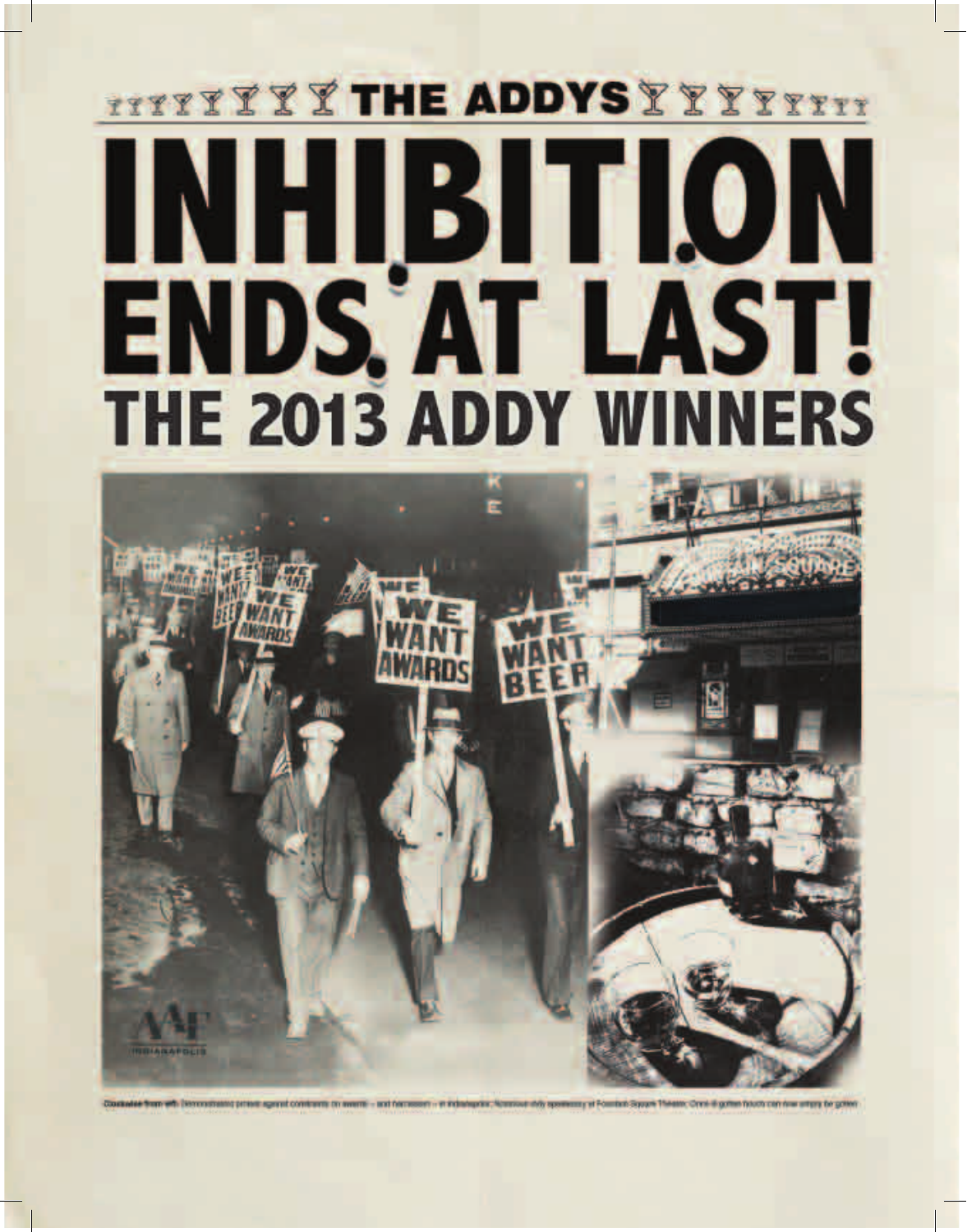# BEST IN SHOW



TIMBER DESIGN CO. INDIANAPOLIS INTERNATIONAL FILM FESTIVAL "DR. JEKYLL & MR. HYDE"

Collateral Material | Poster | Single

Monty Sheldon, Contributing Illustrator Lars Lawson, Typographer, Illustrator & Designer

# JUDGES AWARDS

BANDY CARROLL HELLIGE

"INDIANAPOLIS FILM FESTIVAL"

CONSUMER OR TRADE PUBLICATION | FULL PAGE | FOUR COLOR

Gary Sloboda, Creative Director Brian Garr, Art Director Tom Anderson, Animation Frederick Hagan, Music/Sound Ted Eckel, Writer

#### CALDWELL VANRIPER "INDY PARKS FAMILY FUN CONCERT SERIES" PUBLIC SERVICE | CAMPAIGN | SINGLE MEDIUM CAMPAIGN

Lamont Chandler, Senior Art Director Matt Barnett, Senior Copy Writer | Jenn Ski, Illustrator Marcus Barlow, Account Executive | Sibylle Jennett, Production Michael Sunsdahl, Production





#### PUBLICIS "2012 SIMON MASQUERADE INVITE" COLLATERAL MATERIAL | SPECIAL EVENT MATERIAL | INVITATION

Darren Halbig, Creative Director Christen Mehall, Account Executive Lynn Kendall, HardingPoorman/Printer

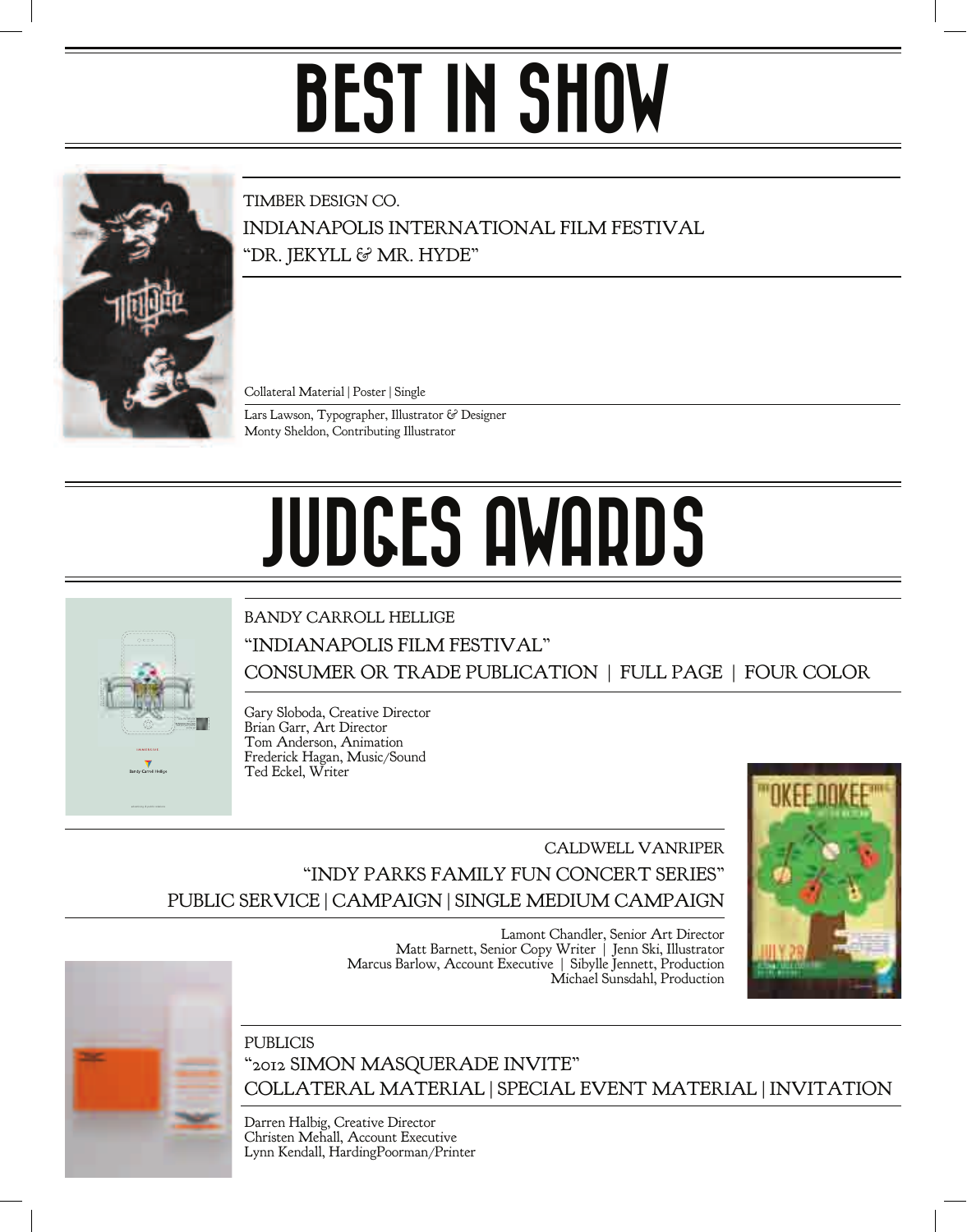# GOLD ADDYS

### Bradley and Montgomery | Microsoft Internet Explorer | Jasmine V Interactive Video Digital Advertising | Advertising and Promotion | Games Digital Advertising | Websites | Consumer | Products Digital Advertising | Social Media | Single Platform | Consumer Digital Advertising | Video | Branded Content | More than 60 seconds Elements of Advertising | Visual | Cinematography Nate Bingham, Developer | Ben Carlson, Account Executive | Jay Mattingly, Account Coordinator Craig Moore, Creative Director | Alex Porter, Developer Andrew Rutledge, Art Director | Andrew Rodocker, Art Director

#### Bradley and Montgomery | Microsoft Exchange | Conference Compliance Video



Elements of Advertising | Copywriting

Brian Harris, Creative Director & Writer | Gary Paultre, Art Director Arnie Benton, Animator | Ian Dillingham, Animator Andrew Rodocker, Art Director | Christina Ripley, Writer

### Caldwell VanRiper | CVR Branding

Advertising Industry Self Promotion | Campaign | Integrated Campaign



Erin Carter, Account Manager | Melissa Yoder, Account Manager Lamont Chandler, Senior Art Director | Ronnie Fenwick, Interactive Sibylle Jennett, Production | Michael Sunsdahl, Production Michael Thaman, Art Director | Plow Digital, Production

HendrixRadarWise | Indianapolis International Airport | Airport Travel Writers Ad

Consumer or Trade Publication | Fractional Page | Four Color



Greg Clark, Art Director/Copywriter Duane Rader, Creative Director John Fleck, Photographer

#### Publicis | Indiana Soybean Alliance/Indiana Corn Marketing Counsil | Economical Education Flyers



Collateral Material | Brochure | Campaign

Noah Gregg, Art Director Stacey McClure, Art Director Sharon Walsh, Copywriter Jenny Simac, Account Executive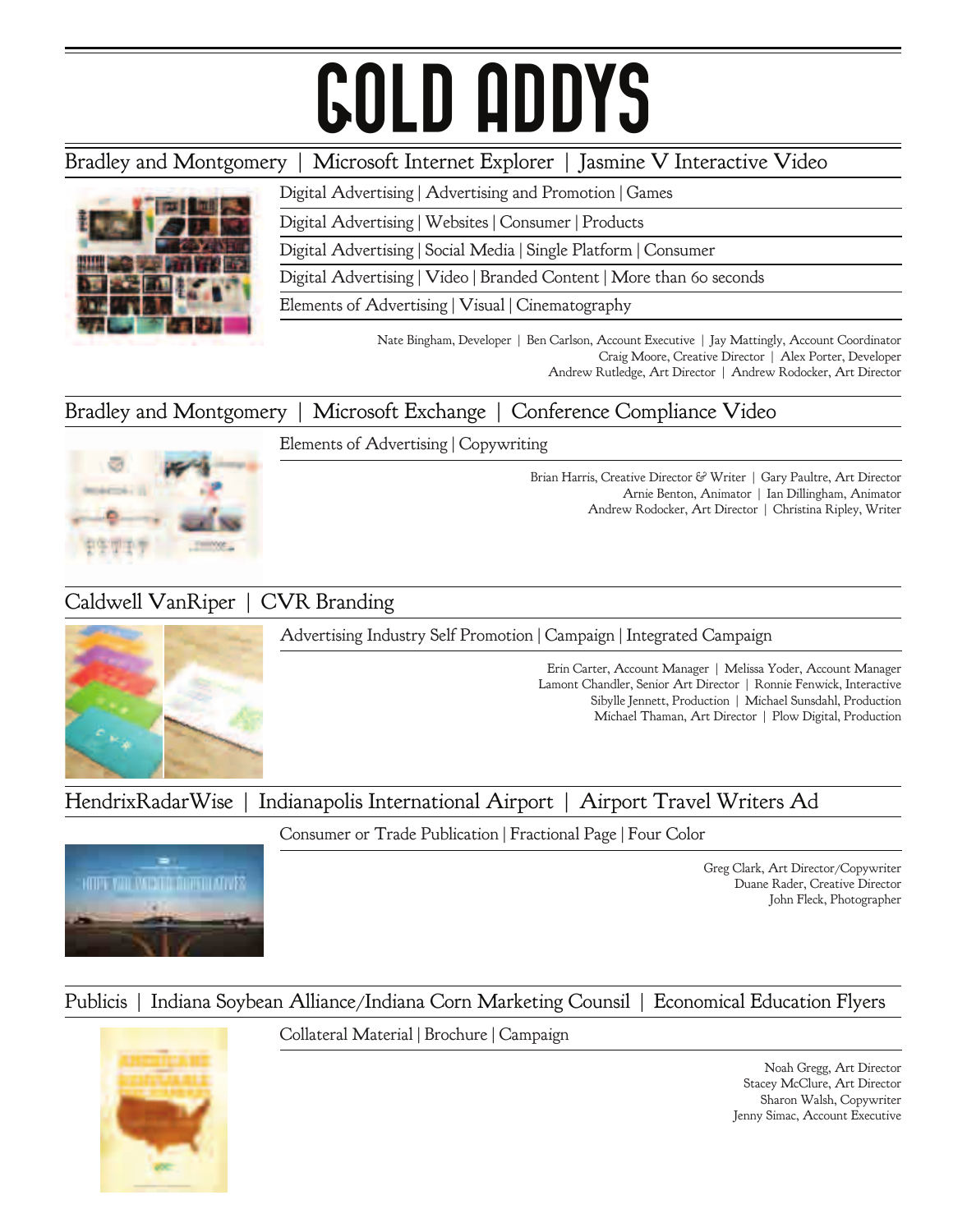## GOLD ADDYS



BRANCH **ENTERPRISES**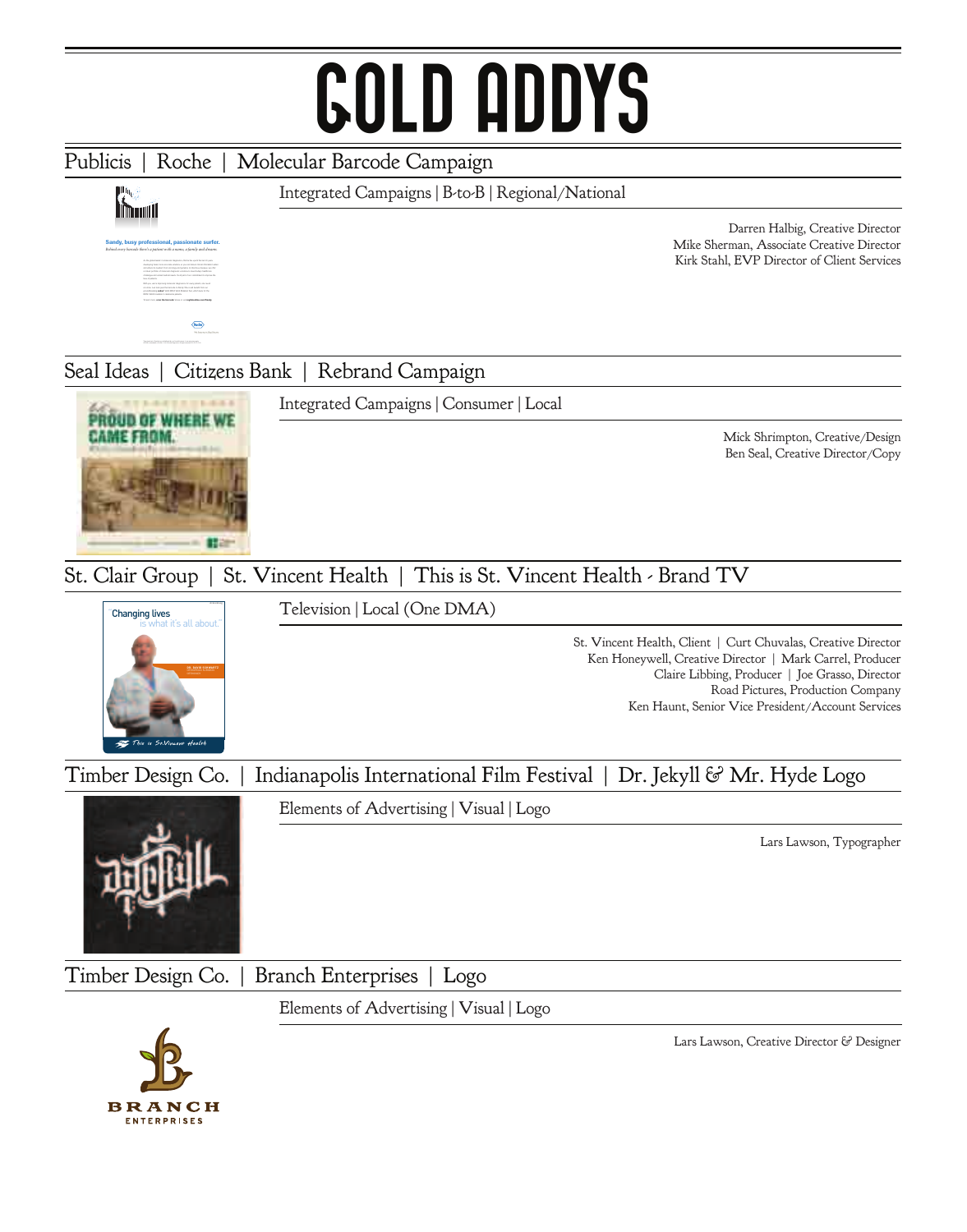# GOLD ADDYS

#### Williams Randall | Mike's Carwash | Gift

Television | Regional/National TV | Single



Dan Zumbiel, Senior Copywriter | David Cordell, Senior Art Director David Stanton, Creative Director | Kelly Deignan, Project Manager Melissa Odom, Account Supervisor | Magnet Films, Director/Producer

#### Bradley and Montgomery | Microsoft | Microsoft Openness T-Shirt Tube





Jan Michael Bennett, Art Director

### Bradley and Montgomery | Microsoft Internet Explorer | Marshmallow People HTML5 Game

Non-Traditional Advertising | Single

Nathan Bingham, Producer Brian Harris, Creative Director Jay Mattingly, Account Manager Noah Meadors, Art Director Alex Porter, Developer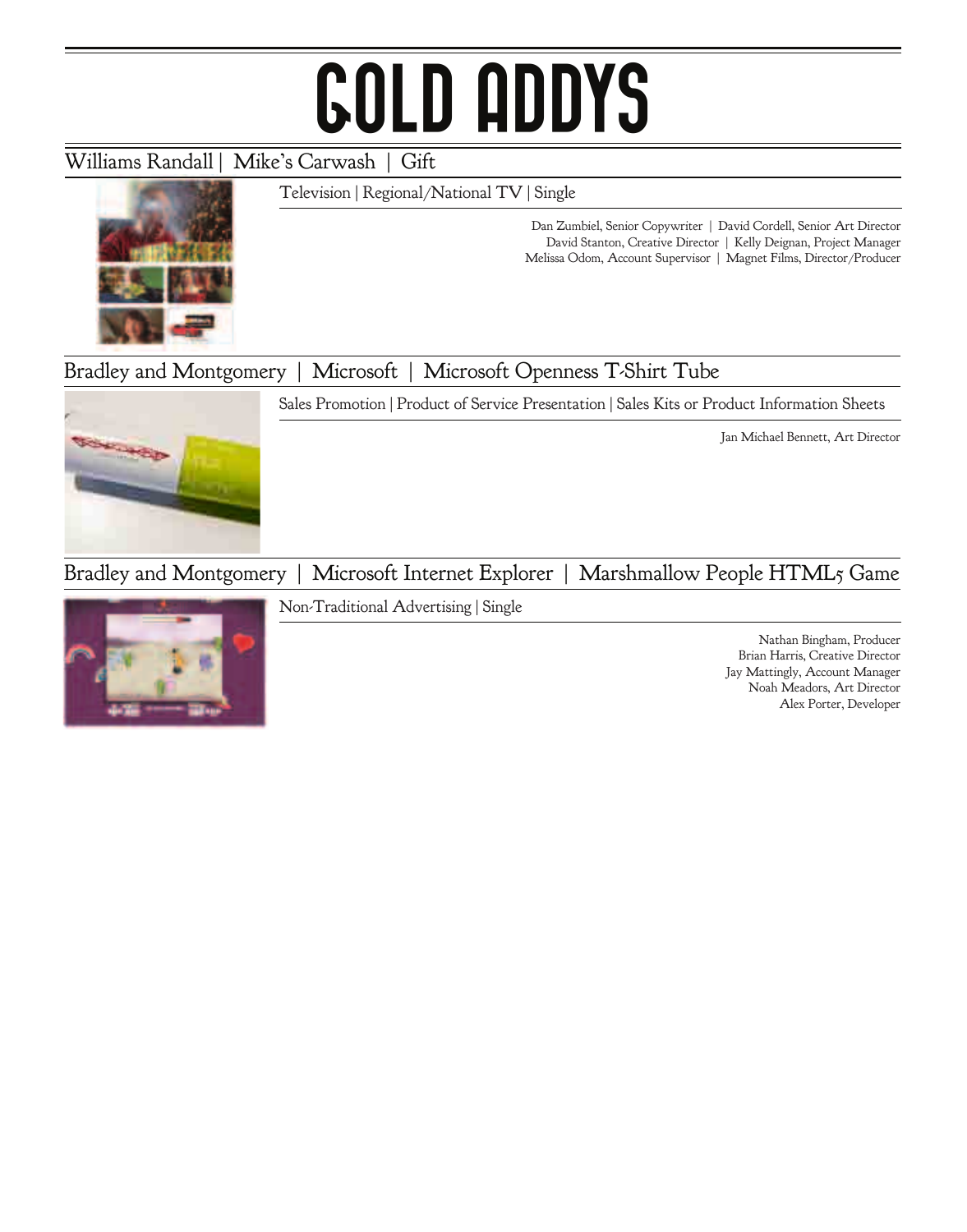### SILVER ADDYS

Beck's Hybrids | "Beck's Hybrids" Collateral Material | Brochure | Campaign

Beck's Hybrids | "The Beck's Experience"

Collateral Material | Publication Design | Book Design (Entire Book)

Borshoff | "Borshoff Website and Mobile Site" Advertising Industry Self-Promotion | Creative Service and Industry Suppliers | Digital

Borshoff | "Buzzfunnel - Superbowl XLVI Site Promotion"

Non-Traditional Advertising | Campaign

Borshoff | "Borshoff Herron School of Art & Design | Borshoff Herron Event Poster" Advertising for the Arts & Sciences | Collateral | Poster

Bradley and Montgomery | Microsoft | "Marshmallow People HTML5 Game" Digital Advertising | Websites | Consumer | Products Digital Advertising | Websites | B-to-B | Products

Bradley and Montgomery | Microsoft | "Atari Takeover" Digital Advertising | Advertising and Promotion | Banners, Rich Media

Bradley and Montgomery | Chase | "Chase Liquid"

Elements of Advertising | Visual | Illustration | Single Elements of Advertising | Visual | Illustration | Campaign

Bradley and Montgomery | Microsoft | "Microsoft Openness Logo" Elements of Advertising | Visual | Logo

Caldwell VanRiper | Indy Parks | "Indy Parks The Great Concert Series" Public Service | Campaign | Single Medium Campaign

Public Service | Campaign | Single Medium Campaign Caldwell VanRiper | Indy Parks | "Indy Parks Digital Independence"

DBA Steve James Communications Design | Knights of Columbus Museum | "William Congdon Catalogue" Collateral Material | Publication Design | Book Design (Entire Book)

Hirons & Company | Indiana Secretary of State | "SOS Voter Registration TV" Public Service | Broadcast/Electronic/Digital | TV

Hirons & Company | Stephanie Ewing | "Ardyn's Invite" Collateral Material | Special Event Material | Invitation

Hirons & Company | YMCA of Greater Indianapolis | "Fundraising Brochure" Public Service | Collateral | Brochure/Sales Kit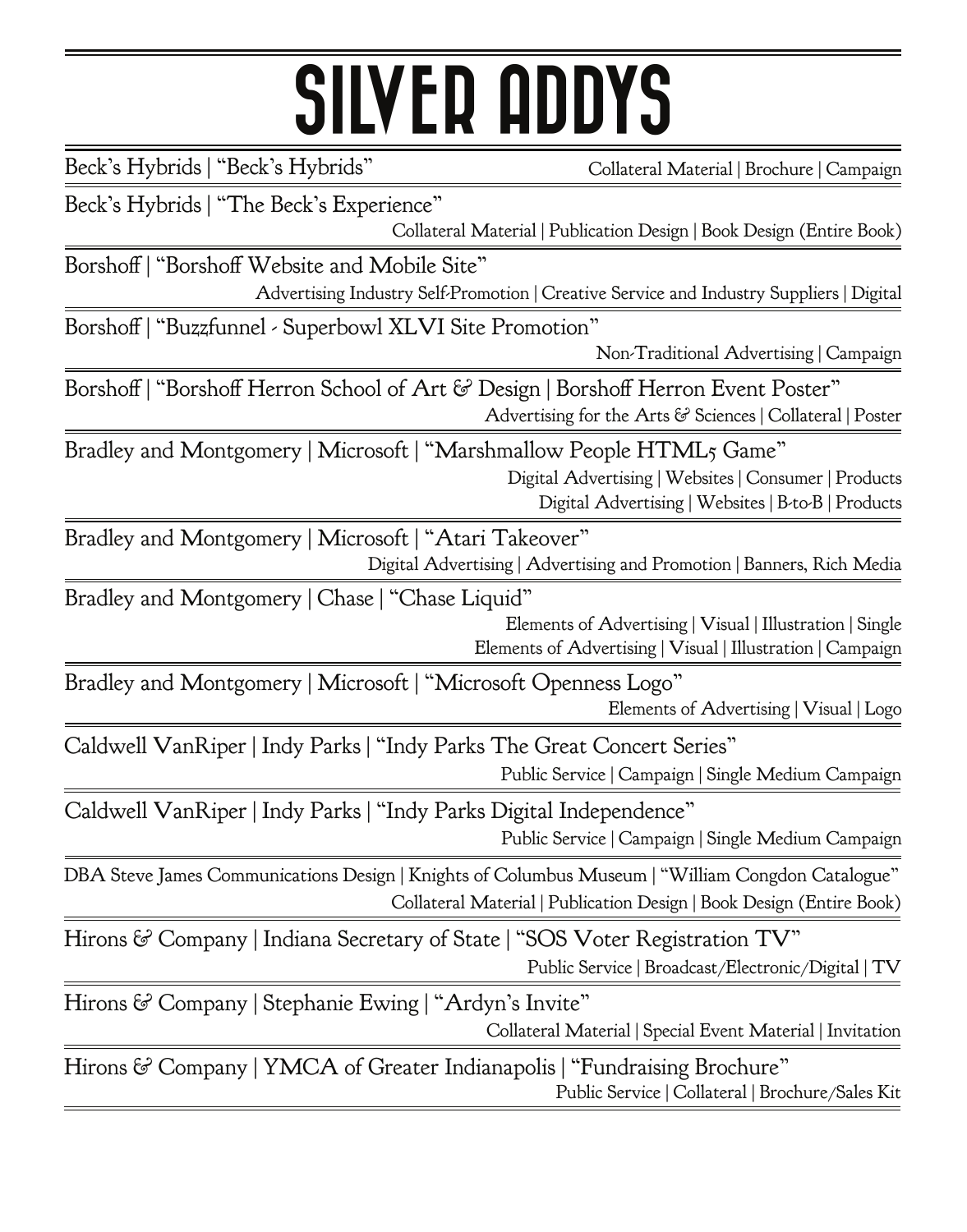## SILVER ADDYS

Hirons & Company | Eskenazi Health | "Holiday Card" Public Service | Collateral | Cards, Invitations or Announcements

Hirons & Company | The Clean Between | "The Clean Between Logo" Elements of Advertising | Visual | Logo

Collateral Material | Special Event Material | Campaign Hirons & Company | Kammy's Kause | "Kammy's Kause Campaign"

Miles Design LLC | Unity Seeds | "Unity Seeds 2013" Sales Promotion | Campaign

OneAmerica Financial Partners, Inc. | "OneAmerica Business Conference to Vancouver" Collateral Material | Special Event Material | Campaign

Publicis | Indiana Soybean Alliance | "Aquaculture Industry Brochure" Collateral Material | Brochure | Four Color

Richard Harris Bailey | Agnes Scott College | "The World for Women - Agnes Scott College" Advertising for the Arts & Sciences | Campaign | Integrated Campaign

Richard Harris Bailey | "RHB Stationary Package"

Advertising Industry Self-Promotion | Creative Services and Industry Suppliers | Stationary Package

Timber Design Co. | "Let's Go Camping" Advertising Industry Self-Promotion | Creative Services and Industry Suppliers | Collateral

Stephanie Dianne Seman | University of Indianapolis | "The Arc Needs You Campaign" Student ADDY | Collateral Material | Poster Campaign

Sara Blair | University of Indianapolis | "Impulse Digital Photography for Poster" Student ADDY | Elements of Advertising | Visual, Photography, Digitally Enhanced

Danielle Lawson | University of Indianapolis | "Don't Be Blue" Student ADDY | Collateral Material | Brochure, Annual Report